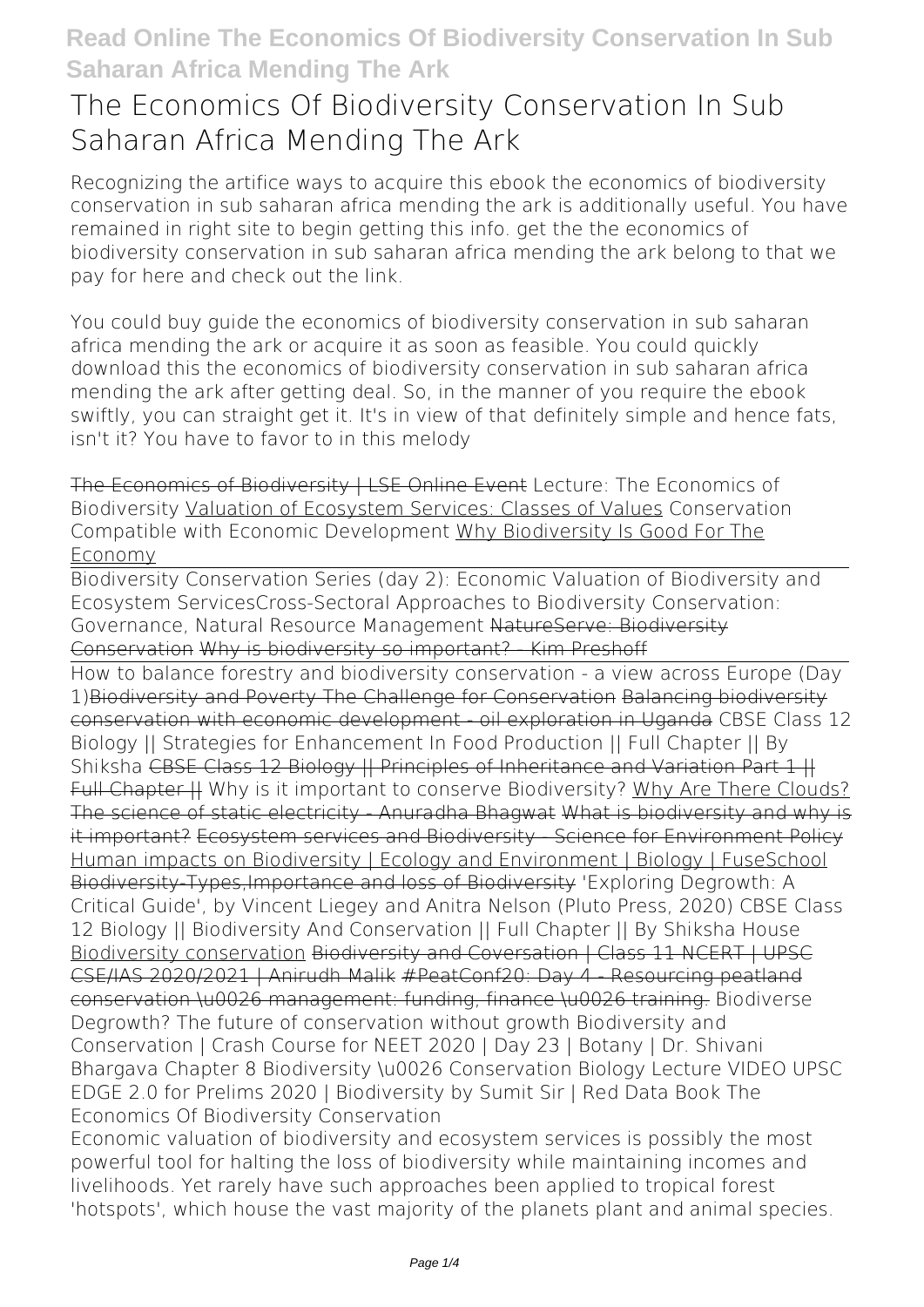**The Economics of Biodiversity Conservation: Valuation in ...**

Economic valuation of biodiversity and ecosystem services is possibly the most powerful tool for halting the loss of biodiversity while maintaining incomes and livelihoods. Yet rarely have such approaches been applied to tropical forest 'hotspots', which house the vast majority of the planets plant and animal species.

**Amazon.com: The Economics of Biodiversity Conservation ...**

Economic valuation of biodiversity and ecosystem services is possibly the most powerful tool for halting the loss of biodiversity while maintaining incomes and livelihoods. Yet rarely have such approaches been applied to tropical forest ?hotspots?, which house the vast majority of the planets plant and animal species.

**Amazon.com: The Economics of Biodiversity Conservation ...**

The economic case for biodiversity conservation rests on the ground that if proper economic values can be assigned to biodiversity then rational decisions are possible. Moreover, funds being limited programs for biodiversity conservation have to compete with other development programs for funding and hence economic valuation will be helpful in assessing the benefits of biodiversity conservation.

**The economics of biodiversity conservation: a study of a ...**

The increase in resource consumption and polluting emissions as a result of economic growth is not compatible with biodiversity conservation. However, most international policies on biodiversity...

**Economic growth is incompatible with biodiversity conservation** Biodiversity is studied by ecologists, like myself, most of whom align with the "mission-driven" field of conservation biology. The mission involves the protection of biodiversity, and a set of contextual values including the beliefs that biological diversity and ecological complexity are good and have intrinsic value.

**The Behavioral Economics of Biodiversity Conservation ...**

There have been a number of economic arguments advanced regarding evaluation of the benefits of biodiversity. Most are anthropocentric but economists have also debated whether biodiversity is inherently valuable, independent of benefits to humanity. Diverse ecosystems are typically more productive than non-diverse ones, because any set of species can never fully exploit all potential niches. Since human economic productivity is largely reliant on Earth's ecosystems, adequate bioproductivity need

**Economics of biodiversity - Wikipedia**

Biodiversity Underpins Economic Activity Agriculture, forestry and fisheries products, stable natural hydrological cycles, fertile soils, a balanced climate and numerous other vital ecosystem services depend upon the conservation of biological diversity.

**Economic Benefits of Biodiversity : ConservationTools** The Economics of Ecosystems and Biodiversity ( TEEB) was a study led by Pavan Sukhdev from 2007 to 2011. It is an international initiative to draw attention to the global economic benefits of biodiversity. Its objective is to highlight the growing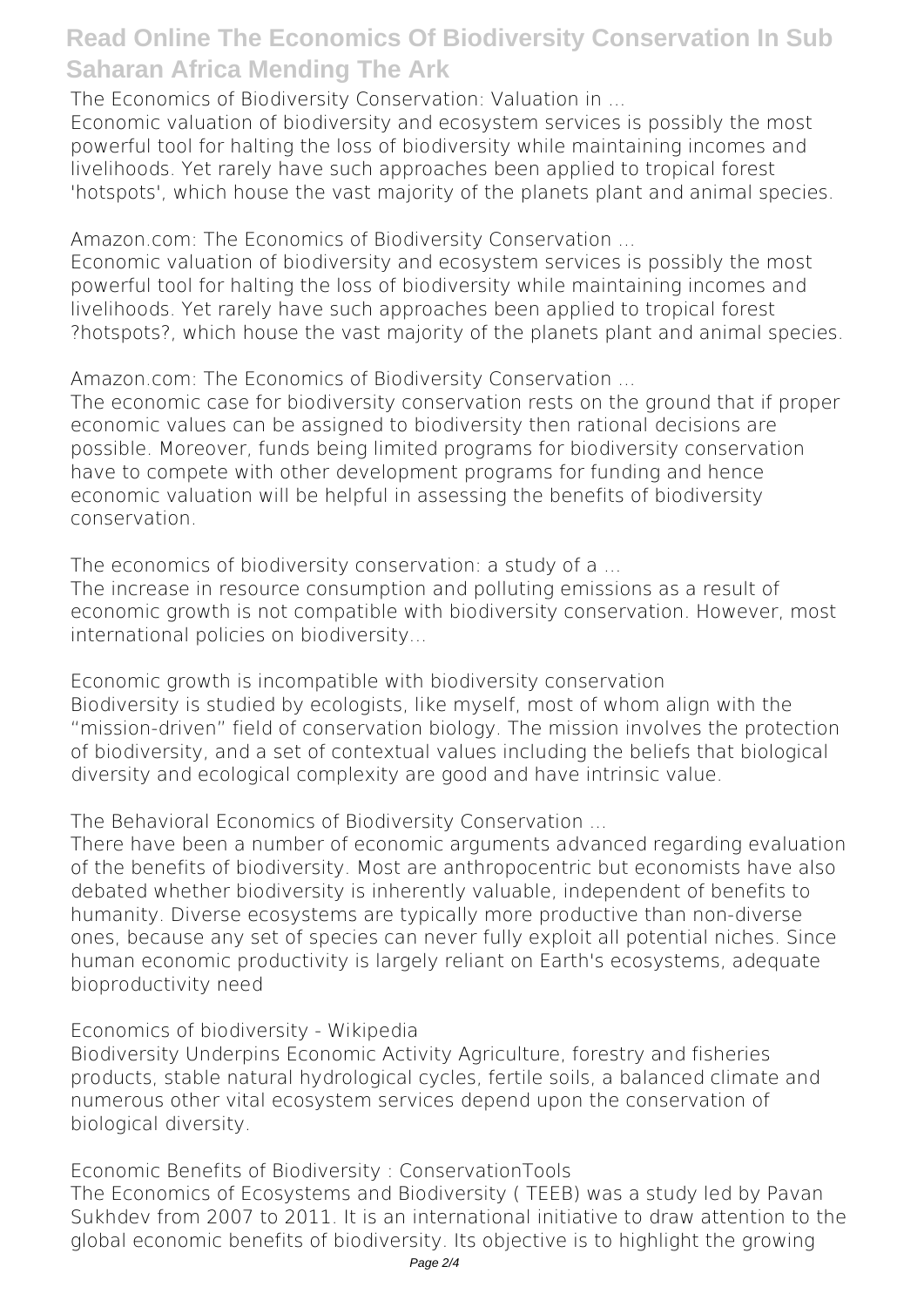cost of biodiversity loss and ecosystem degradation and to draw together expertise from the fields of science, economics and policy to enable practical actions.

**The Economics of Ecosystems and Biodiversity - Wikipedia** The Economics of Ecosystems and Biodiversity (TEEB) is a global initiative focused on "making nature's values visible". Its principal objective is to mainstream the values of biodiversity and ecosystem services into decision-making at all levels.

**The Economics of Ecosystems and Biodiversity**

This paper analyses the economics of biodiversity conservation in the context of a tropical forest ecosystem in the Western Ghats region of India, where coffee is the main competitor for land use.

**The economics of biodiversity conservation: a study of a ...**

Bioversity International's programme of work on the economics of agricultural biodiversity conservation and use seeks to identify and quantify the private and public costs and benefits generated by maintaining crop diversity, as well as improving understanding of the tradeoffs farmers and society face from maintaining it.

**Economics of agricultural biodiversity conservation & use** by Martin Drechsler, Ecological Economic Modelling For Biodiversity Conservation Book available in PDF, EPUB, Mobi Format. Download Ecological Economic Modelling For Biodiversity Conservation books, Presents the state-of-the-art of model-based integration of ecology and economics in the field of biodiversity conservation.

**biodiversity and economic modelling [PDF] Download** In India, mainstream environmentalism and development situate biodiversity conservation and human well-being as mutually exclusive goals. This is contentious because a large section of India's population has inextricable economic, social, political, and cultural linkages with its rich biodiversity. The 4-Cs framework is suggested to address human well-being within the purview of ecosystem ...

**Exploring the 4-Cs Framework : Integrating Biodiversity ...**

Economic valuation of biodiversity and ecosystem services is possibly the most powerful tool for halting the loss of biodiversity while maintaining incomes and livelihoods. Yet rarely have such approaches been applied to tropical forest ?hotspots?, which house the vast majority of the planets plant and animal species.

**The Economics of Biodiversity Conservation | Taylor ...**

The report found that in 2019, farming, fishing and logging subsidies that degraded nature (US\$ 273 – 542 billion) exceeded the global total spend on biodiversity conservation by two to four times.

**To fund biodiversity conservation, redirect subsidies from ...**

The COVID-19 pandemic also has short-term downsides for biodiversity and conservation, linked to the severe global economic recession it has triggered. Firstly, subsistence crises in developing countries have increased the consumptive use of wild species, as people seek food or saleable commodities (Paxton,